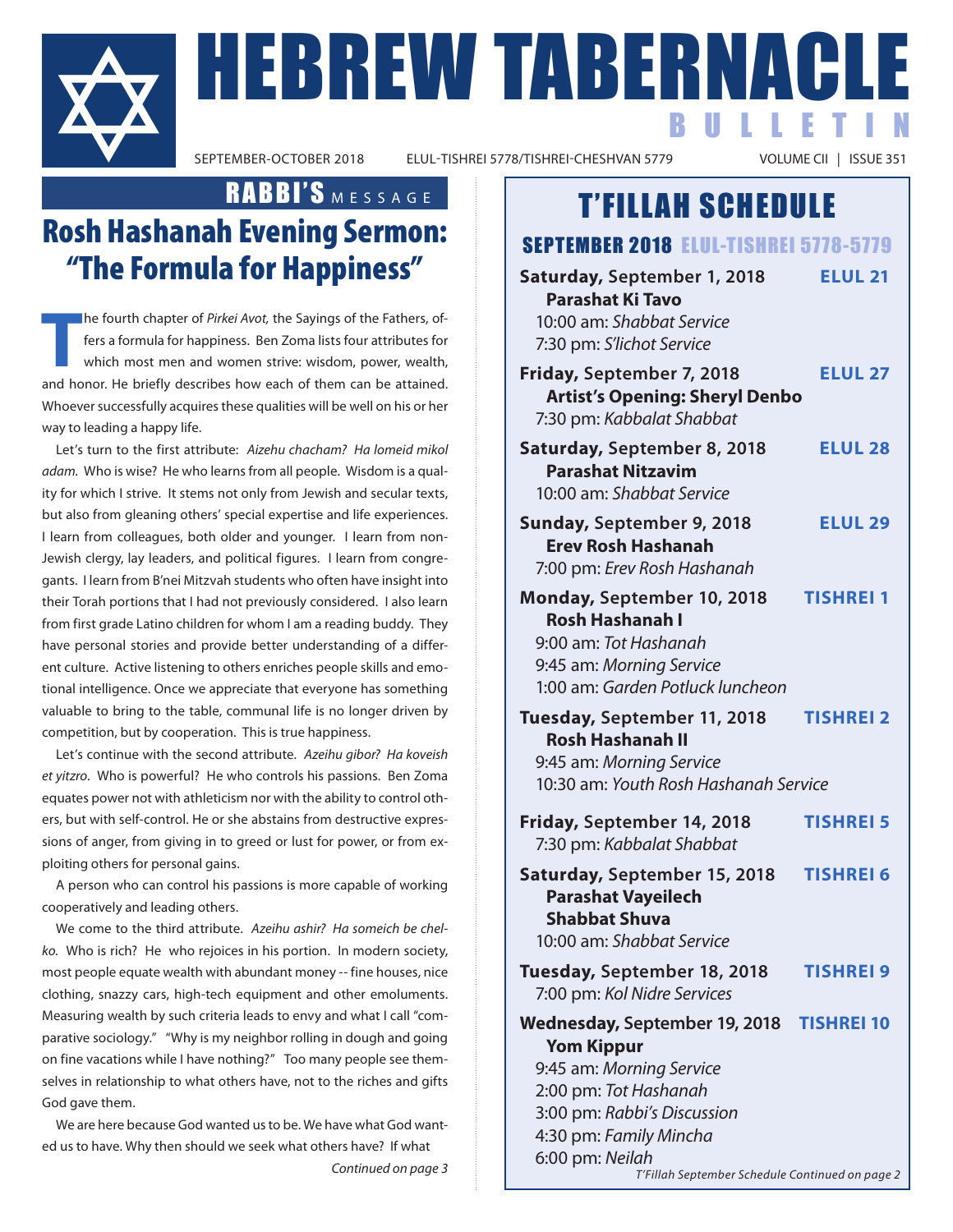

### HEBREW TABERNACLE **CONGREGATION**

*A Liberal Congregation & Progressive Community Center* 

| rebjeff2028@gmail.com                                            |  |
|------------------------------------------------------------------|--|
|                                                                  |  |
|                                                                  |  |
| jslcsw@aol.com                                                   |  |
|                                                                  |  |
| dennykelk@gmail.com                                              |  |
|                                                                  |  |
| mkleinnyc@rcn .com                                               |  |
|                                                                  |  |
| rselig@lycos.com                                                 |  |
|                                                                  |  |
| morent@att.net                                                   |  |
|                                                                  |  |
|                                                                  |  |
| sarasilver7@gmail.com                                            |  |
|                                                                  |  |
| desma.holcomb@gmail.com                                          |  |
|                                                                  |  |
| susan gellert@yahoo.com                                          |  |
| Diana Douglas Sisterhood President                               |  |
| dianaddouglas@hotmail.com                                        |  |
| Richard Ehrenreich, z"I Men's Club President                     |  |
| rehrenreichusa@nyc.rr.com                                        |  |
| Sheldon Koy  Administrative Director/Educator                    |  |
| skhspr@gmail.com                                                 |  |
|                                                                  |  |
|                                                                  |  |
| htoffice@nyc.rr.com                                              |  |
| htoffice@nyc.rr.com                                              |  |
|                                                                  |  |
| Susan GellertTot Shabbat & Chair, Chesed Committee               |  |
| Susan_Gellert@yahoo.com                                          |  |
| Hebrew School Committee Sara Silver & Loren Christian            |  |
| Sarasilver7@gmail.com and lchristian@muzosa.com                  |  |
| Harriet Bailer, Diana Douglas & Regina Gradess GoldWing Curators |  |
| EHBailer@aol.com;dianaddouglas@hotmail.com;                      |  |
|                                                                  |  |
| ReginaG99@gmail.com                                              |  |
| Web address: www.hebrewtabernacle.org                            |  |
| Published bi-monthly by the                                      |  |
|                                                                  |  |
| Hebrew Tabernacle of Washington Heights                          |  |

551 Fort Washington Avenue New York, NY 10033-1908

**212-568-8304** htoffice@nyc.rr.com



a member of the union for Reform Judaism

### T'FILLAH SCHEDULE

| <b>SEPTEMBER 2018 ELUL-TISH</b><br>5778-5779      |
|---------------------------------------------------|
| Friday, September 21, 2018<br><b>TISHREI 12</b>   |
| 7:30 pm: Kabbalat Shabbat                         |
| Saturday, September 22, 2018<br><b>TISHREI 13</b> |
| <b>Parashat Ha'Azinu</b>                          |
| 10:00 am: Shabbat Service                         |
| <b>TISHREI 14</b><br>Sunday, September 23, 2018   |
| 7:30 pm: Erev Sukkot                              |
| Monday, September 24, 2018<br><b>TISHREI 15</b>   |
| Sukkot I                                          |
| 10:00 am: Sukkot I                                |
| Tuesday, September 25, 2018<br><b>TISHREI 16</b>  |
| <b>Sukkot II</b>                                  |
| 10:00 am: Sukkot II                               |
| Friday, September 28, 2018<br><b>TISHREI 19</b>   |
| <b>Sukkot V</b>                                   |
| 6:00 pm Tot Shabbat                               |
| 7:30 pm: Kabbalat Shabbat                         |
| Saturday, September 29, 2018<br><b>TISHREI 20</b> |
| <b>Sukkot VI</b>                                  |
| 10:00 am: Shabbat Service                         |
| <b>October 2018 TISHREI-CHESHVAN 5779</b>         |
| Monday, October 1, 2018<br><b>TISHREI 22</b>      |
| 10:00 am: Shmini Atzeret & Yizkor                 |
| 6:30 pm: Erev Simchat Torah & Hebrew              |
| <b>School Consecration</b>                        |
| Tuesday, October 2, 2018<br><b>TISHREI 23</b>     |
| 10:00 am: Simchat Torah                           |
| Friday, October 5, 2018<br><b>TISHREI 26</b>      |
| 7:30 pm: Kabbalat Shabbat                         |
| Saturday, October 6, 2018<br><b>TISHREI 27</b>    |
| <b>Parashat Bereshit</b>                          |
| 10:00 am: Shabbat Service                         |
| Friday, October 12, 2018<br><b>CHESHVAN 3</b>     |
| 7:30 pm: Kabbalat Shabbat                         |
| Saturday, October 13, 2018 CHESHVAN 4             |
| <b>Parashat Noach</b>                             |
| 10:00 am: Shabbat Service                         |
| Friday, October 19, 2018<br><b>CHESHVAN 10</b>    |
| 6:00 pm: Tot Shabbat                              |
| 7:30 pm: Kabbalat Shabbat                         |
| Saturday, October 20, 2018<br><b>CHESHVAN 11</b>  |
| <b>Parashat Lech-Lecha</b>                        |
| 10:00 am: Shabbat Service -                       |
| <b>New Board Member Installation</b>              |
| Friday, October 26, 2018 CHESHVAN 17              |
| 6:30 pm: Family / Camp Service - Buffet Dinner    |
| Saturday, October 27, 2018 CHESHVAN 18            |
| <b>Parashat Vayera</b>                            |
| 10:00 am: Shabbat Service                         |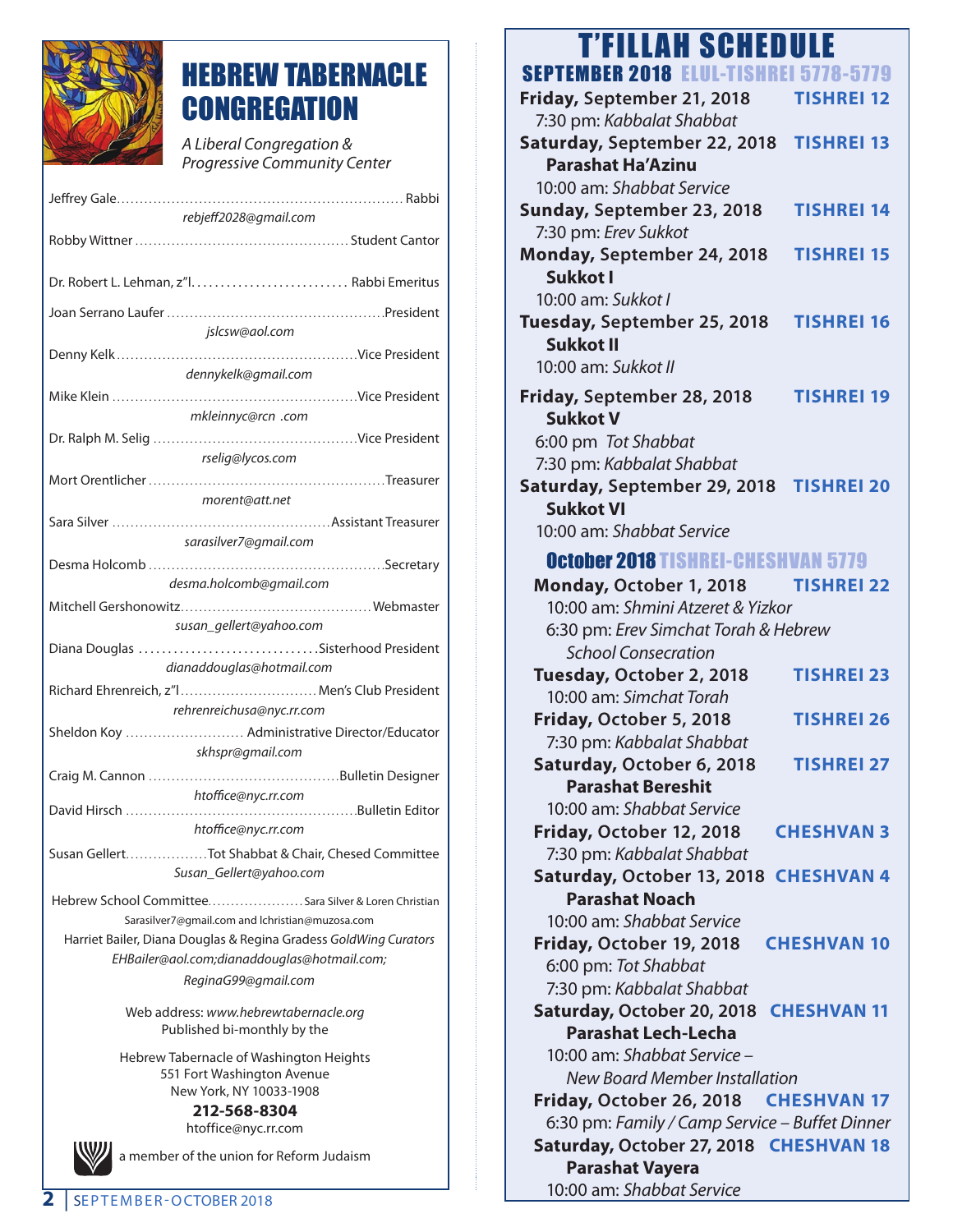### RABBI'S Message

#### *Continued from page 1*

matters most in our lives is how we appear in the eyes of God, why should we want anything else merely because someone else has it? It is when we stop defining ourselves in relation to God and start defining ourselves in relation to other people that competition, strife, and envy enter our minds. This leads only to unhappiness.

 The final attribute in my mind is a culmination of the other three attributes. *Azeihu mechubad? Ha mechubad et ha bri-ot.* Who is honored? He who honors his fellow man. People who learn from a wide variety of individuals, who equate power with self-control, and who refuse to measure wealth by what others have automatically, to me, honor their fellow human beings. Respect is contagious. Those who value the gifts of others are more likely to have their courtesy reciprocated than the compulsive *kovid* seeker who craves the limelight. For me, the biggest reward of communal life is making new friends and making a positive difference in peoples' lives.

 Rosh Hashanah is the festival of new beginnings. We evaluate our achievements and shortcomings. We look for ways to lead happier lives than in the previous year. In the final analysis, the attainment of true happiness is not about individual achievement. True happiness comes about when human beings learn to live peaceably within our global community. In the words of our liturgy: *Hinei mah tov u-mahna-im shevet achim gam-yachad.* How good it is, and how pleasant, when brothers and sisters live together in unity!

# SAVE THE DATE OCTOBER 24, 2018 HEALTH FAIR!

The next Hebrew Tabernacle Health Fair is coming fast! Flu<br>
vaccines, health screenings, health and fitness classes, vaccines, health screenings, health and fitness classes, medical insurance information, free giveaways and more! Our last health fair was terrific -- despite the snowstorm that shut down the city. We had free dental screenings, free blood pressure checks, free balance checks and an excellent lecture on picky eaters! Those who braved the snow had a great time and learned a bit more about themselves.

 This health fair will be even better! This year's fair will include informative and interactive talks by New-York Presbyterian Hospital/Columbia University Medical Center specialists on a variety ofhealth topics.

## Please Join us!

 Volunteers and health care vendors please call the office or email HTHealthfair@gmail.com.



### Rummage Sale Right Around the Corner!

Save the date: Sunday, November 11, 2018

### Set up on Saturday, November 10, 2018

*Donate your time and your merchandise to help make our rummage sale the most successful ever!*



**The Hebrew Tabernacle Book Club, open to the community, meets monthly at the Hebrew Tabernacle on Monday or Wednesday eve**nings, and is volunteer led. We read a variety of fiction and non-fiction genres, and have had local authors join us! We welcome all for a light nosh, and guarantee lively discussion! Come meet your neighbors, and join us to learn and exchange opinions about various Jewish issues.

 Suggestions for books are appreciated. Please contact convener Susan Gellert (susan\_gellert@yahoo.com).

 Our next meeting will take place on September 26th at 7 pm and we will discuss "The Cloister" by James Carroll, set in our local museum!.

# SAVE THE DATE Sunday, October 14, 2018 SPECIAL MEMBERSHIP MEETING

to Vote on Bylaws Amendments 9am-10:30am - Social Hall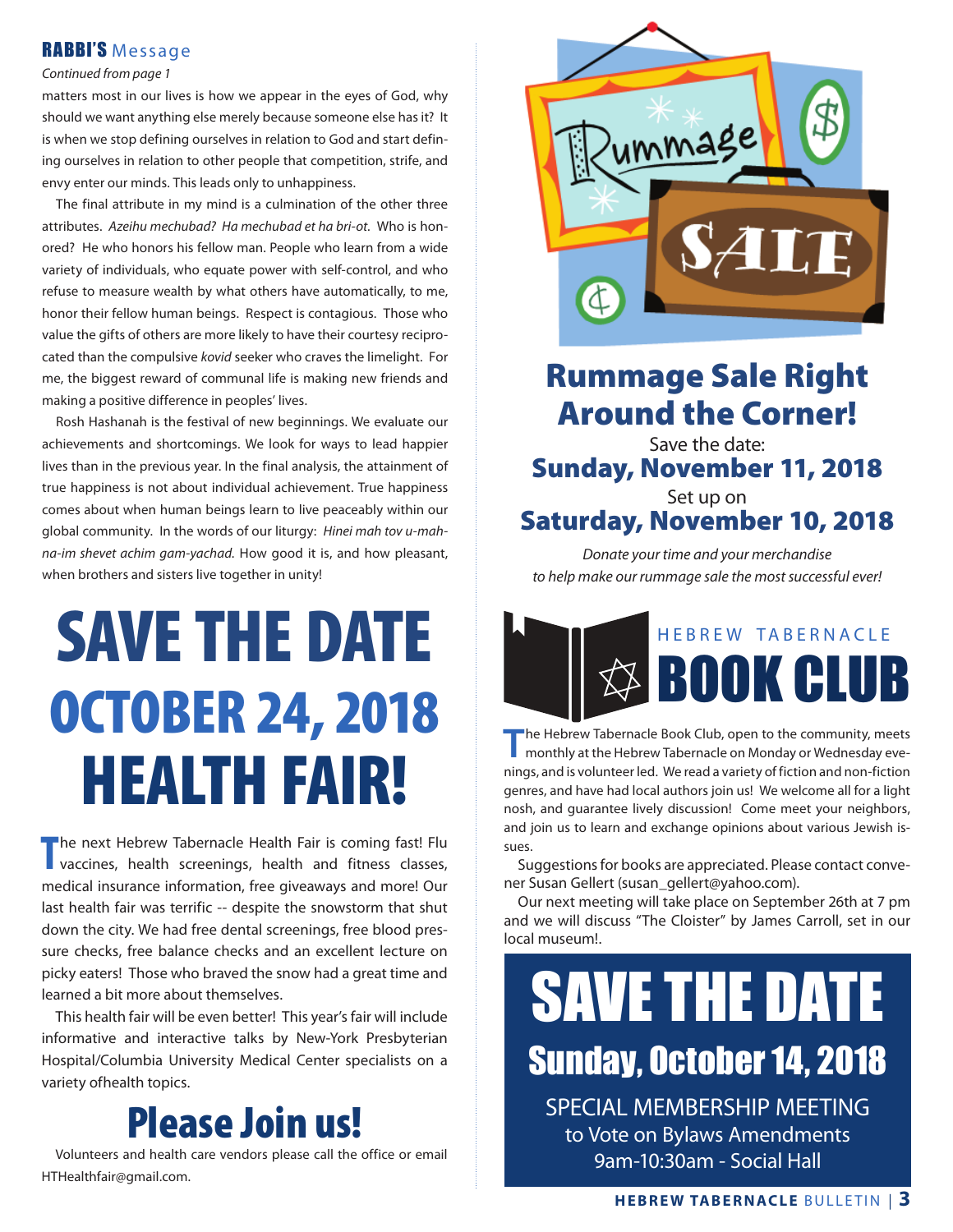# **THANK YOU**

### **WE GRATEFULLY ACKNOWLEDGE THESE RECENT CONTRIBUTIONS:**

### **GENERAL FUND – MISC.**

*received a donation from…* Anonymous In Honor of Regina Gradess

Ralph Selig General Fund Donation

### **GENERAL FUND**

*received a donation from…*

### **HEBREW SCHOOL SCHOLARSHIP FUND**

*received a donation from…*

### **RABBI'S DISCRETIONARY FUND**

*received a donation from…* 

### **RENOVATION FUND**

*received a donation from…*

 Harriet Bailer In honor of Laszlo Stein's Bar Mitzvah Estate of Walter Bergenthal **Bequest From Walter Bergenthal** Bequest from Walter Bergenthal Miriam Frank & Desma Holcomb In honor of Joan Lauer's 40th wedding anniversary Miriam Frank & Desma Holcomb **A** speaker phone for the HT Board Meetings David & Jean Gumpert **In honor of the marriage of Diana Douglas and**  Lester Howard Michael Melanie and Julia Klein In the View In honor of the wedding of Diana Douglas Rita Rosenthal **In honor of the wedding of Diana Douglas** In honor of the wedding of Diana Douglas Rita Rosenthal **In home of the wedding of Diana Douglas** In honor of the wedding of Diana Douglas Elizabeth Stone-Merenstein **In honor of Joan Laufer's 40th wedding anniversary** Robert & Hilary Zatz **In honor of the wedding of Diana Douglas and** 

 $A 22 \rightarrow \pi \rightarrow \pi$ 

Lester Howard

Hilda Blum **In memory of the Yahrzeit of Gary Blum** Arthur & Joanne Frank In memory of the Yahrzeits of Eugene, Hermann, Herta,

 Lina and Martin Levite, Arthur and Senta Frank Clifford & Susan Hamburger In memory of the Yahrzeit of Eugene Hamburger Mark & Rita Hamburgh **In memory of the Yahrzeit of Max Hamburgh** In memory of the Yahrzeit of Max Hamburgh William Heinz **In memory of the Yahrzeit of Lottie Maienthau**  Eve Leopold & Marvin Reinheimer In memory of the Yahrzeit of Rita Leopold Gary & Susan Loewenberg **In memory of the Yahrzeit of Elizabeth Loewenberg In memory of the Yahrzeit of Elizabeth Loewenberg** Mark Meyer **In memory of the Yahrzeit of Paul Meyer** In memory of the Yahrzeit of Paul Meyer Ellen Oppenheimer In memory of the Yahrzeit of Julius Oppenheimer Rhoda Rosenthal In memory of the Yahrzeit of Manfred Rosenthal Joseph & Gisele Schueller **In memory of the Yahrzeits of Alfred and Johanna Schueller** Mrs. Anita Stern **In the Value of Lettern In memory of the Yahrzeit of Lt. Col. Walter Stern**  Vera Strauss In memory of the Yahrzeit of Otto Strauss Gary Thalheimer **In memory of the Yahrzeits of Margaret Neumann and** Hilda Grau

 Vicki Tobar In memory of the Yahrzeit of Elisabeth Tobar Inge Waldman In memory of the Yahrzeit of Alexander S. Waldman Gwynne H. Wohlgemuth **In memory of the Yahrzeits of Madeleine & Ross Secunda** 

Miriam Frank & Desma Holcomb Celebration of Diana Douglas' Wedding

Harriet Bailer In honor of Joan Laufer's 40th anniversary

Eve Leopold & Marvin Reinheimer **Donation covering the expenses of Air Conditioning** renovations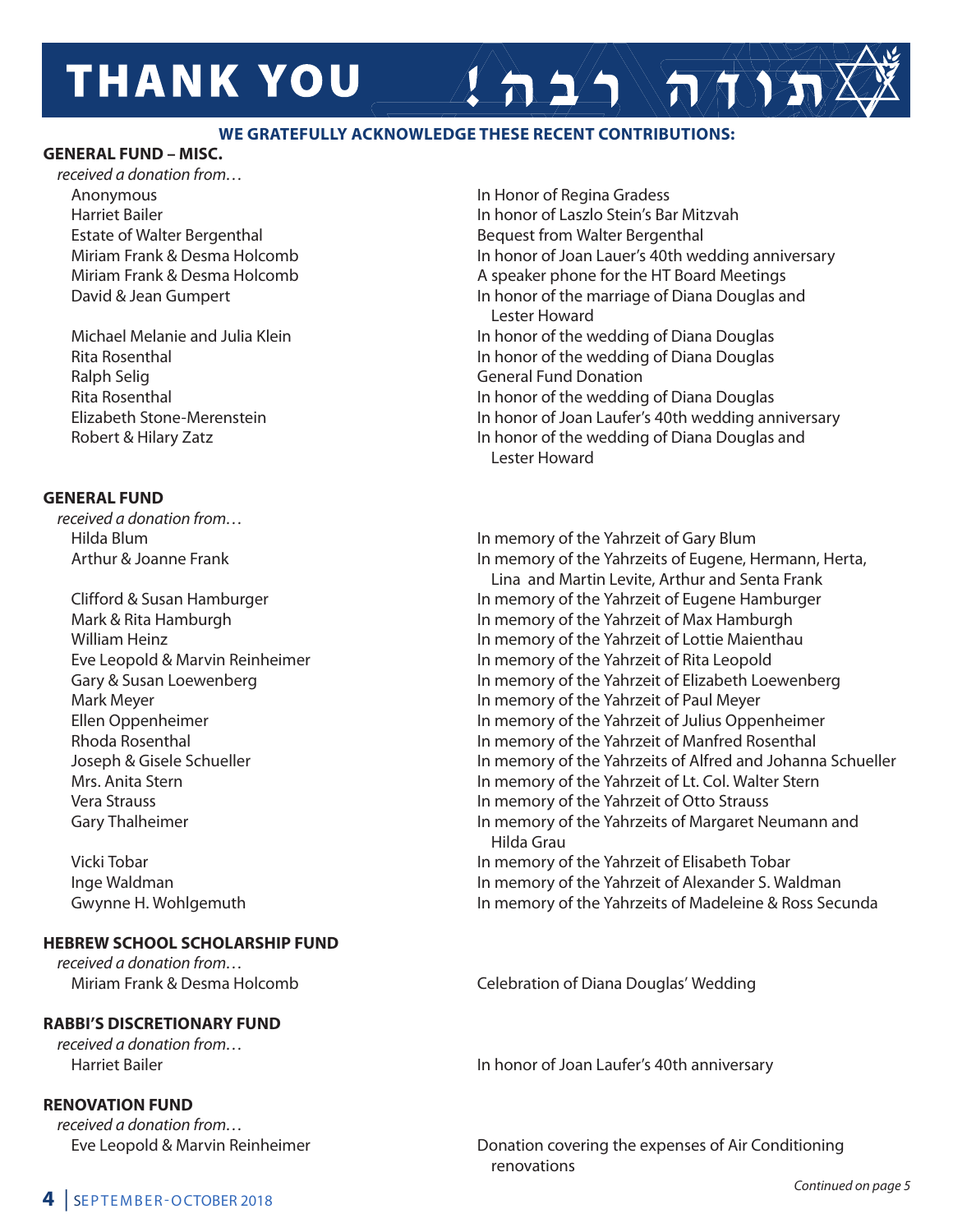# **THANK YOU**

### **DONATIONS**

*Continued from page 4* **SISTERHOOD** *received a donation from…*

Michael, Melanie & Julia Klein In the View In honor of the wedding of Diana Douglas Gary Thalheimer **In honor of the wedding of Diana Douglas** In honor of the wedding of Diana Douglas Laura Wintroub In honor of the wedding of Diana Douglas

 $\left( \left. \right. \right. \right)$   $\left( \left. \right. \right)$ 

# A Strong Foundation Begins at Aleph and Ends with Dessert

*By Justin Shames*

In our home, Hebrew education started with Shabbat candle light-<br>ing, cutting the challah and family dinner on Friday nights and conn our home, Hebrew education started with Shabbat candle lighttinued with seder and Chanukah presents. We then enrolled them in Hebrew School to give them a solid foundation in Jewish faith and understanding, to learn to read and write in Hebrew. Hebrew Tabernacle has long educated young Jewish minds in Washington Heights and Inwood. Shelly Koy, our Hebrew School principal, has developed a program from kindergarten through Bar/Bat Mitzvah. Students meet Monday or Wednesday afternoon depending on their grade and study Hebrew, Jewish texts, culture and customs, history and holidays.

In addition, Hebrew Tabernacle has a new tradition — a wonderful monthly family Shabbat service. Open to all in our community, it's a warm, inviting and participatory service that lets members sing and rejoice in welcoming the Sabbath whether they are members or new to a Jewish service. Each month, a Hebrew School class presents from the bimah on one topic, and after we share a delicious, hot dinner in our social hall with challah, juice and wine for all. It's a great way to bond with other families and chat with friends new and old.

To get the ball rolling and enroll your children, please contact our much loved principal, Shelly Koy, at skhspr@gmail.com. His beautiful description of the school is on our newly redesigned website https:// hebrewtabernacle.org/hebrew-school/. Financial aid is available.

## Bring a Friend to Services: Growing our Community

#### *By Justin Shames*

**Help us to build a vibrant and welcoming community! Invite your friends to one of our Shabbat services, Friday night service, Tot** Shabbats, or our popular monthly Friday night Family Services and dinners. Hebrew Tabernacle thrives in its diversity and welcomes LG-BTQ and interfaith families and individuals. Our website describes our mission: https://hebrewtabernacle.org/membership/

# Interfaith & Immigration: Community Comes from Within Our Hearts

*By Justin Shames*

**A** s a people long scattered across the globe, our faith and tradi-<br>tions bind us together as Jews. In building our community, we come together in our temple to fight injustice, as well as pray, celebrate, and mourn together. We live in uncertain times and are proud that Hebrew Tabernacle is working with other local faith organizations to help one New Yorker, Amanda Morales, who has taken refuge within the Sanctuary at Holyrood Church in Washington Heights.

Amanda is the mother of three children who are US citizens who in 2004 fled Guatemala's gangs and violence. She worked at a factory making guitar and cello strings until last summer, when the US Immigration and Customs Enforcement (ICE) ordered her deported. Fearing for her life in Guatemala, Amanda sought sanctuary. Holyrood welcomed her and her children with open hearts and will mark her first anniversary of sanctuary on August 17th.

Hebrew Tabernacle began supporting Amanda with a prayer service in which members of our congregation shared their family's stories from the Holocaust and described our strong connection to the plight of today's immigrants. Our Board of Trustees has written to our elected representatives, including our president, about Amanda and our objection to dehumanizing policies that separate families. Hebrew Tabernacle this spring hosted a packed forum on immigration, the culmination of Rabbi Gale's work with the Northern Manhattan Clergy Alliance to help Amanda make her legal case and stand with other faiths to fight the injustices in our community and our nation. Our members have donated food, clothing and toys to the Morales family and we were proud that a community leader supporting Amanda chose to join our synagogue this year.

Hebrew Tabernacle's annual Interfaith Thanksgiving service provides an avenue for hundreds of community members to express our gratitude for all we have and to strengthen our commitment to working for others. Stay tuned for more information about plans for this November's Interfaith Thanksgiving Celebration and follow Amanda's story at https://holyroodsantacruz.org/amanda/.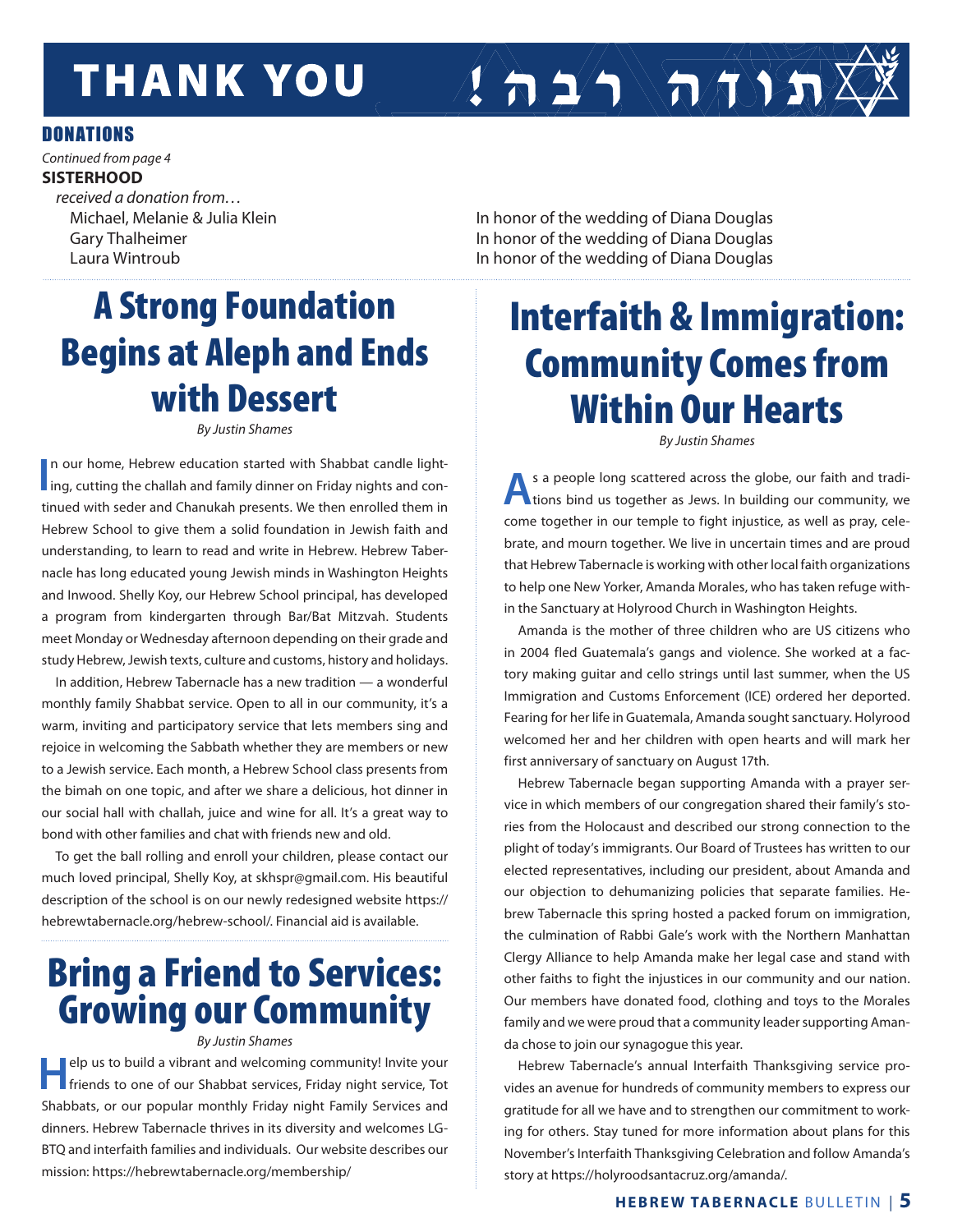## The Hebrew Tabernacle's Armin and Estelle Gold Wing Gallery The Hebrew Tabernacle's Armin and Estelle Gold Wing Gallery *September/October, 2018 Exhibit September/October, 2018 Exhibit SHERYL DENBO – Sculptural Canvases SHERYL DENBO – Sculptural Canvases Reflections Reflections*





AquaFlow 7  $30^{\circ}$  X  $36^{\circ}$ acrylic on canvas acrylic on canvas

### **Artist's Statement: Artist's Statement:**

 " I was born in Brooklyn and now spend four to " I was born in Brooklyn and now spend four to six months each year in "Down East Maine" six months each year in "Down East Maine" where I'm inspired by what I call, The Golden where I'm inspired by what I call, The Golden Hour; that time just after sunrise and before Hour; that time just after sunrise and before sunset when the daylight is subtle and the colors sunset when the daylight is subtle and the colors are both soft and deep. I return to my canvas and are both soft and deep. I return to my canvas and use intense, fluid metallic colors on papers and use intense, fluid metallic colors on papers and fabrics I get from around the world. The surface fabrics I get from around the world. The surface builds until it transcends its original structure. builds until it transcends its original structure.

 When I focus on the ocean and the sky that When I focus on the ocean and the sky that surrounds me, I find myself painting what I call surrounds me, I find myself painting what I call my AquaFlow and Reflections Series. my AquaFlow and Reflections Series.

 I've been influenced by many, but especially by I've been influenced by many, but especially by my teachers Helen Corning and Bruce Dorfman. my teachers Helen Corning and Bruce Dorfman. Both taught me to trust myself. The artists Both taught me to trust myself. The artists Gustav Klimt and Robert Rauschenberg taught Gustav Klimt and Robert Rauschenberg taught me, among other things, not be afraid of kitsch." me, among other things, not be afraid of kitsch."

Contact information: Sheryl.Denbo@gmail.com, Contact information: Sheryl.Denbo@gmail.com, www.sheryldenbo.com, cell: 202-441-7264 www.sheryldenbo.com, cell: 202-441-7264

Artist's Opening Reception Friday, Sept. 7, from 8:30 pm – 10 pm Artist's Opening Reception Friday, Sept. 7, from 8:30 pm – 10 pm



**6** | SEPTEMBER-OCTOBER 2018

**Hebrew Tabernacle: 551 Fort Washington Avenue Hebrew Tabernacle: 551 Fort Washington Avenue at 185 St** NY, NY 10033 Directions: "A" train to 181 St. **at 185 St** NY, NY 10033 Directions: "A" train to 181 St. walk to 184 St. exit, take elevator up to Ft. Wash. Ave., cross walk to 184 St. exit, take elevator up to Ft. Wash. Ave., cross street. Bus: M4 or M98 HebrewTabernacle.org 212-568- street. Bus: M4 or M98 HebrewTabernacle.org 212-568- 8304 Free admission – M, W, F 9:30 am - 4:45 pm 8304 Free admission – M, W, F 9:30 am - 4:45 pm Some evenings by appointment. Wheelchair accessible. Some evenings by appointment. Wheelchair accessible. Curated by Regina Gradess. Reginag99@gmail.com Curated by Regina Gradess. Reginag99@gmail.com

Hebrew Tabernacle Exhibit closes on Monday, October 29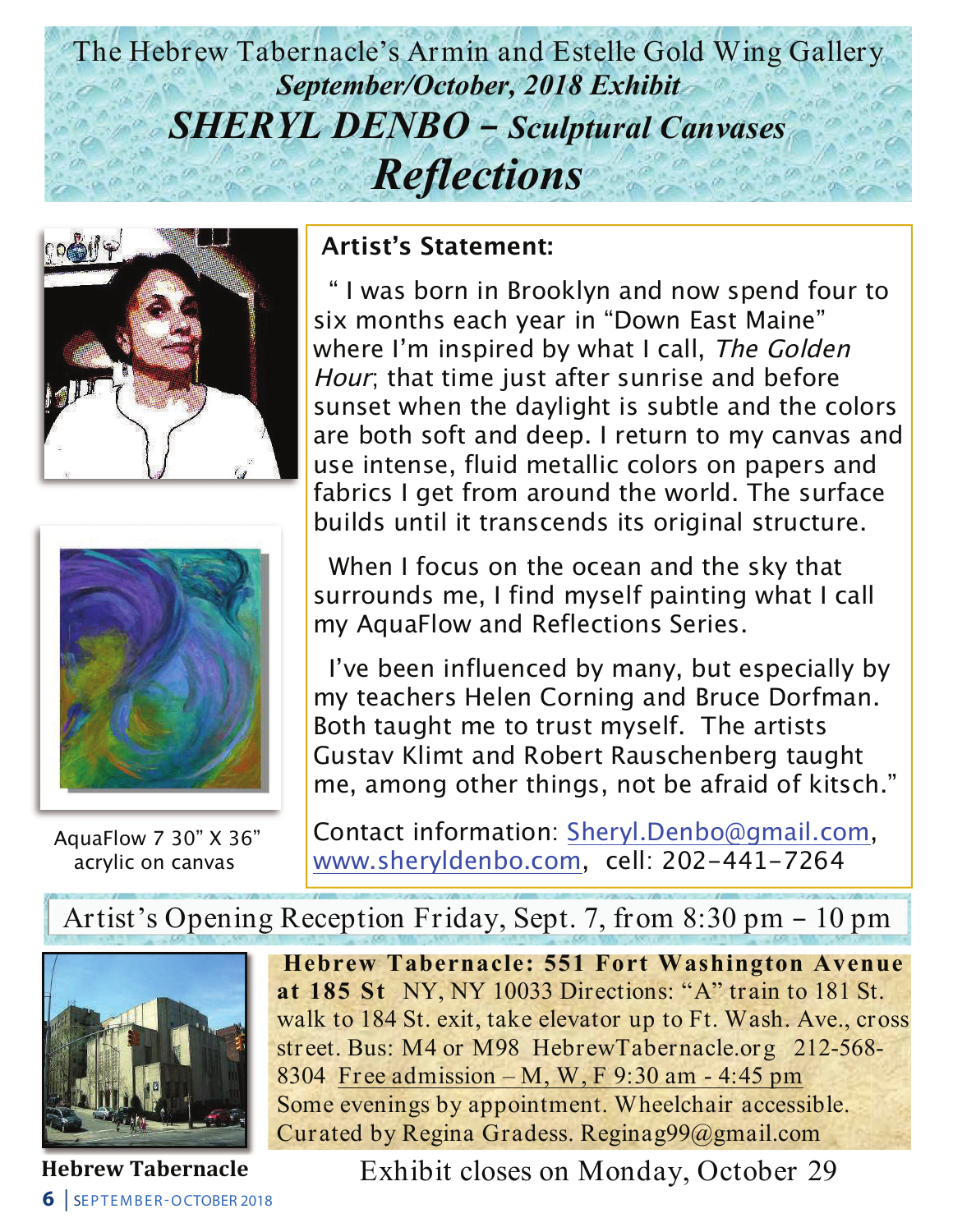#### **IN MEMORIAM**

In grateful memory of the departed whose names are taken from the records of Hebrew tabernacle and Beth am and which appear on a separate weekly Yahrzeit list. It is our minhag to read Yahrzeit names at the Shabbat services following the date. **If you would like a name read, please call the office in the preceding week**.

#### **YAHRZEIT LIST**

**September 2 - 8, 2018** Martha Abraham Saul Adams Sarah Allman Kenneth L. Batt Arthur Blumenthal Israel Collin Celia Sarah Edberg Morris A Engel Isaac Englander Anna Ossip Finestone Theodor Flatauer Carrie Frankenthaler Armand Ginsberg Nathan Glauber Sandra Golub Frances Guthman Eva Gutmann Barbara Heiman Emma-Esther Herrmann Stephen H. Hirsch William B. Irell Hilde Jordan Isidore Karlsruher Lilli Karlsruher Ludwig Karlsruher Margarete Leiser Herta Levite Richard Levy Sigmar Lewy Theo M. Lorch Siegfried Mannheimer Margot Marcus Leopold Meyer Louis S. Obermeier Mordechai Rosenberg Peter Rosenthal

Edmund Rothschild Sonia Rutberg Aaron Scheuer Seymour Schneider Else Seligmann Hermann Seligmann Walter Silverman Denny Simon Anna Stamm Daniel Steinharter Kurt Strauss Goldsmith Estelle Sussman Lothar Tannenwald Meta Uhlfelder Marion Van Ments Else Warms

**September 9 – 15** Ida Asch Leopold Baer Leon Berger Heinrich Bloch Moses Boehm Gertrude Bronheim Helen Lucy Ecker Dr. Betty Finkelstein Max Flehinger Anna Fraenkel Adolph Frank Frances Gerber Otto Goldschmitt Theodore Goodkind Tillie Greenbaum Isaac Greenberg Morris Hart Emil Hartog Rolf Werner Heymann Erna Himmelweit

 Hugo, Erna, Helga Josephs Johanna Kahn Robert Kahn Jane L. Kaufman Helen Kornreich Morris Lefkowitz Michael Lehman Alfred & Auguste Levi David Levy Paul Levy David Luster Margot Marx Horace McCracken Edith Mendel Herman E. Meyers Fanny Michael Ernest Oppenheimer Adolf Pollack Lotte Regensburger Adolf Reiner Gustav Reis Ita Rosenberg Rhoda Rosenfeld Norton Rothschild Joseph Salomon Jacob Samuels Charlotte Scheibe Rudolph Scheibe Jacqueline Schonholtz Naum Schub Rose Schuster Rosalie Seideman Ray Sharoff Frieda Sokolowski Gerson Sonnenfeld Regina Sonnenfeld Hilde Steinhardt Vivian Gorlin Steinhoff Henrietta Stephan George Stokes George Walzer Emil Weill

Albert, Frieda,Carlo Josephs

Artur Westheimer Erna Wolf Charlotte Wolff

**September 16 – 22** Brenda Munz Brienza Gustine Bruckman Rosa Cohn Sylvia Crystal Zelda Y. Davis Ida Eberhardt Malvina Eulau Herman Fraenkel Werner Fraenkel Edith Ganzman Gertrud Goldschmidt Lilly Graubart Bernhard Greenbaum Nathan Gruenewald Josef Hanauer Sydne Eckstein Harris Ben Hertzog Lina Kassel Ludwig Katz Ilse Kohlman Cecile Lipkin Alice Loewkowitz Gilbert Michel Elijah Mindich Gunilla Martenson Moore Frank Mosback Leo Mosback Dan Newman Carl Ochs Marta Oppenheimer Pauline Oppenheimer Henry Rosenow Julius Rutberg Kurt Schloss Sofie Schneider Joseph Schwartz Arthur Stein Continued on page 8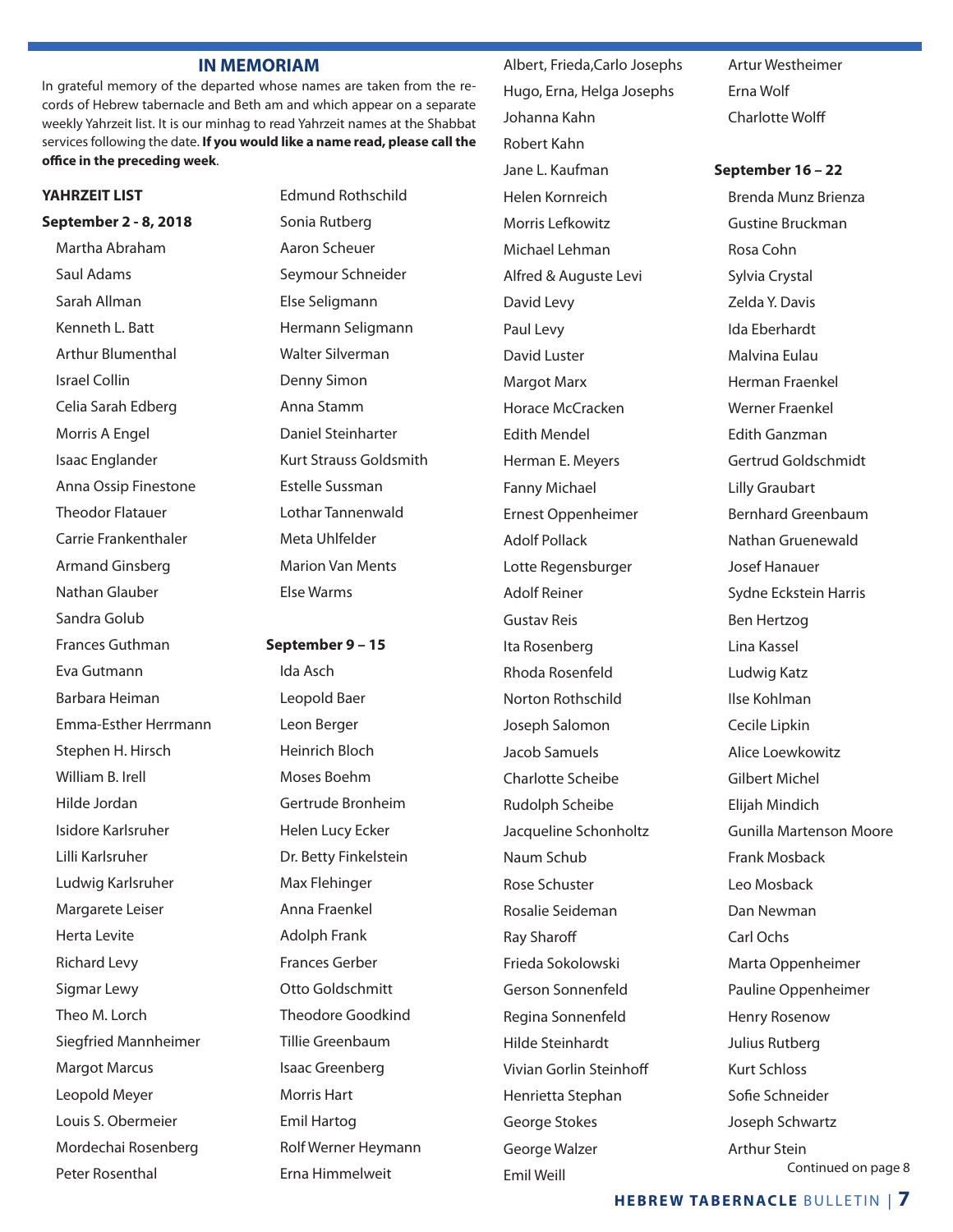#### **AHRZEIT LIST**

*Continued from page 7* Ethel Stertz Isfried Strauss Eidel Strisower Robert Wiener Ezra Wieser Adolph Wolff Michael Wolff

#### **September 23 – 29**

 Siegfried Bachenheimer Meyer Bialos Julius Buchdahl Tessy Buchdahl Emanuel Cohn Morris Collin Joseph Ehrenreich Hanni Elias Richard Erle Raymond Fleishman Wally Freyer Isaac Fuld Erwin Fuss Clara Ganzman Imre Gestely Rose Glickman Paul Gottschalk Dr. Samuel Graff Amalie Greenbaum

 Lilly Gryler Marion Hahn Ernst Heumann Max Heymann Regina Hofmann Alice Kassel Julius Kaufmann Tillie King Adele Kollman David Lazar Sara Lederman Sara Lederman Frieda Levy Herbert Lichtenstein Charles Lowen Anna Meseritz Hans van Moelken Margot Munz Joseph Ornstein Marianne Osers Martha Ottensooser Dr. Nathan Roos Seymour Roth Isidor H. Scheirer Otto Schwarz Jacob Spector Dr. Charles Spiegel Fred Strauss Rae Stream Sarah Wecker



If you would like to receive a hard copy, we ask that you subscribe by sending a <sup>\$</sup>5 contribution to The Bulletin Fund (if you have not already done so). We also ask that you consider contributing to The Hebrew School Scholarship Fund and the Senior Citizens Support Fund. Please make checks out to Hebrew Tabernacle and write the name of the Fund in the Memo line.

*Thanks for your support!!*

#### Judy Wingard

#### **September 30–October 6**

 Minnie S. Appel Anton Bauml Dr. Siegfried Beckmann Ida Blumenkranz Julius Briskie Minnie Cohen Byrdie Davis Herbert Ehrlich Georg Elias Martha Elias Orah Elias Leona Finestone Danny Frank Max Frank Jacob Frankel Samuel Glassman Karl Hamlet Leo Hanau Sigmund Herz Simon Kestenbaum Selma Manheimer Paula Marx Alfred Meyer Paula Meyer Klara Oppenheimer Herta Pertiller Paula Rosenthal Richard Rosenthal Dr. Siegmund Rothschild Frances Rothschild Frank A. Sanders Leo Schwartz Albert Schwartzburt Elvin J. Schwarzbaum Hilla Simon Rabbi Julie Spitzer Gertrud Stadthagen Ida Sternfels Dr. Curt Strauss Vivian Taber

 Elizabeth Tuerkheimer Flora Walter Paul Weil Pearl Weinman Frank Wittner Hugo Wolff

### **October 7 – 13**

 Mildred Austern Bertha Barber Harry L. Blum Margot Bodenheimer Sarah Dlugatch Herbert Ferber Patrick J. Flanagan Pauline Frant Ilya Godin Mary Graham Stanley Haft Marcus Hertz Margit Hirsch David S. Hirschfeld David Hoexter Fred L. Joseph Evelyn Klinger Berta Kuba David Lauber Hulda Levy Bella Mandelsberg Fred Meyerhoff Gertrude Myers Dr. Oscar Nussbaum Amelia Ornstein Wilhelm Ottenheimer Kathe Pollak Rosie Pollak Rev. Abraham Reser Jacob Rishik Ethel Irene Rook Elisabeth Roos Hugo Rosenfeld Lino Saez Gladys Sharoff

Continued on page 9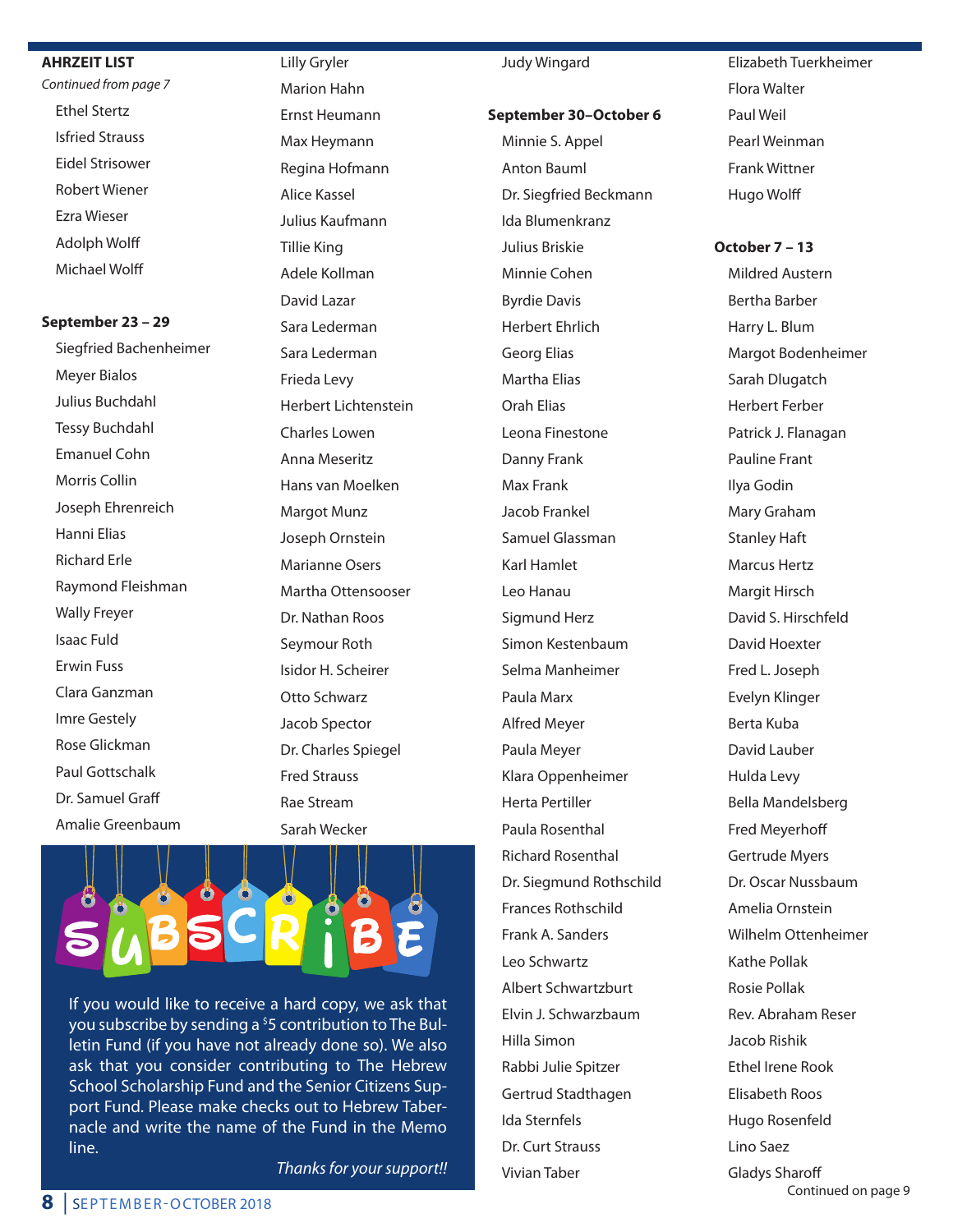#### **YAHRZEIT LIST**

*Continued from page 8* Mathew Shepherd Solomon Sichel Walter Simons Robert Stix Max Tuerkheimer

### **October 14 – 20**

 Rita Alpert David Baer Henrietta Berger Alyssa Brennan Miriam Deutsch Emanuel Eschelbacher Fanny Eysler May Farber Siegfried Frank Rae Friedland Harry Frolich Edward Gradess Abraham Greenberg Edith Haas Gregory Habermann Gertrude Haimann Werner Hamlet Caroline Hecht Margaret Heiman Bertha Hertz Gertrude Hirsch Martin Hirsch Bertha Hofmann Daniel Horowitz Sophia Horowitz Ruth Jost Sarah Jutkowski Elsa F. Katz Leon Klinger Herman Lass Lena Lefkowitz Fred Lipner Esti Loeble Harry Mandelbaum

 Morris Moss Sam Muenzer Vally Ollendorff Morris Oppenheimer Helen Piasecki Irene Rollman Gerda Ruwalski Melvin Scheuer Alfred Schueller Ludwig Sinsheimer Adele Sostman Julius Joe Stern Leo Steuerman Karola Strauss Phyllis Taylor Marianne Ultmann Norbert D. Warren William Weinberg Samuel A. Wohlgemuth Leon Zellner

### **October 21 – 27**

 Gertrude Baer Nuta Bery-Chmukh Nathan Bloom Alfred Bornstein Sarah Briskie George Charig Jacob Cohen Fritz Ehrenreich Dr. Siegfried Elias Rev. David Epstein Ilsemarie Fleck Hedwig Frank Sari Frank Winston Werner Frank Felix Freilich Dr. Walter Getreuer Jerome Glauber Arthur Goldschmidt Walter Gunther Rose Hanau

 Elly Hirsch Millie Hirsch Samuel Hirsch Charles Hymes Hannah Jacob Emil Kahn Fred Kahn Stephen Kahn Samuel Kaplow Helma Katz Johanna Katz Frank Koerpel Elizabeth Kunz Meyer Gus Lowenthal Lillie Machlis Claire May Gertrude Metzger Molly Nadelman William Nathanson Simon Neumann Vera Oppenheim Jacob L. Phillips Curt Pollak Eugene F. Rubino Louise Salomons Florence Scheer Cecilia Schwartz Lillian Secunda Selma Spiegel Leo Stiefel Marga Stoerger Paul Strauss Albert M. Sussman Dr. Frederick J. Wachsner Blanche Walter

### **October 28–November 3**

 Stanley Adelman Samuel J. Appel Walter Barton Arthur Berg

 Fred Bern Betty Bodenheimer Jean Boehm Leopold Cahn Paula Deman Paula Ehrenreich Stephen Fleck Regina Landau Freeman Bella Friedberg Else Friedman Rosa Ganz Fred Gluck Meta Goldmann Paul Hahn Renate Heiman Gertrude Heller Alice Hertz Ludwig Heymann Morris Kahn Irma Knoepfler Alex Kopydlowski Jesse Kutell Gerald Land Leopold A. Levison Augusta Levy Larry Lubin Alphons Mayer Clara Mayer Joseph Merber Theodor Morgenroth Alfred Muir Benjamin Oberst Robert Ottensooser Samuel D. Propper Walter Robert Rose Rosenthal Yetta Rothschild Rosalind Salomon Lilly Sandel Naftali Spiewak Rosa Steuerman Lydia Tislowitz

### **HEBREW TABERNACLE** BULLETIN | **9**

Herta Westheimer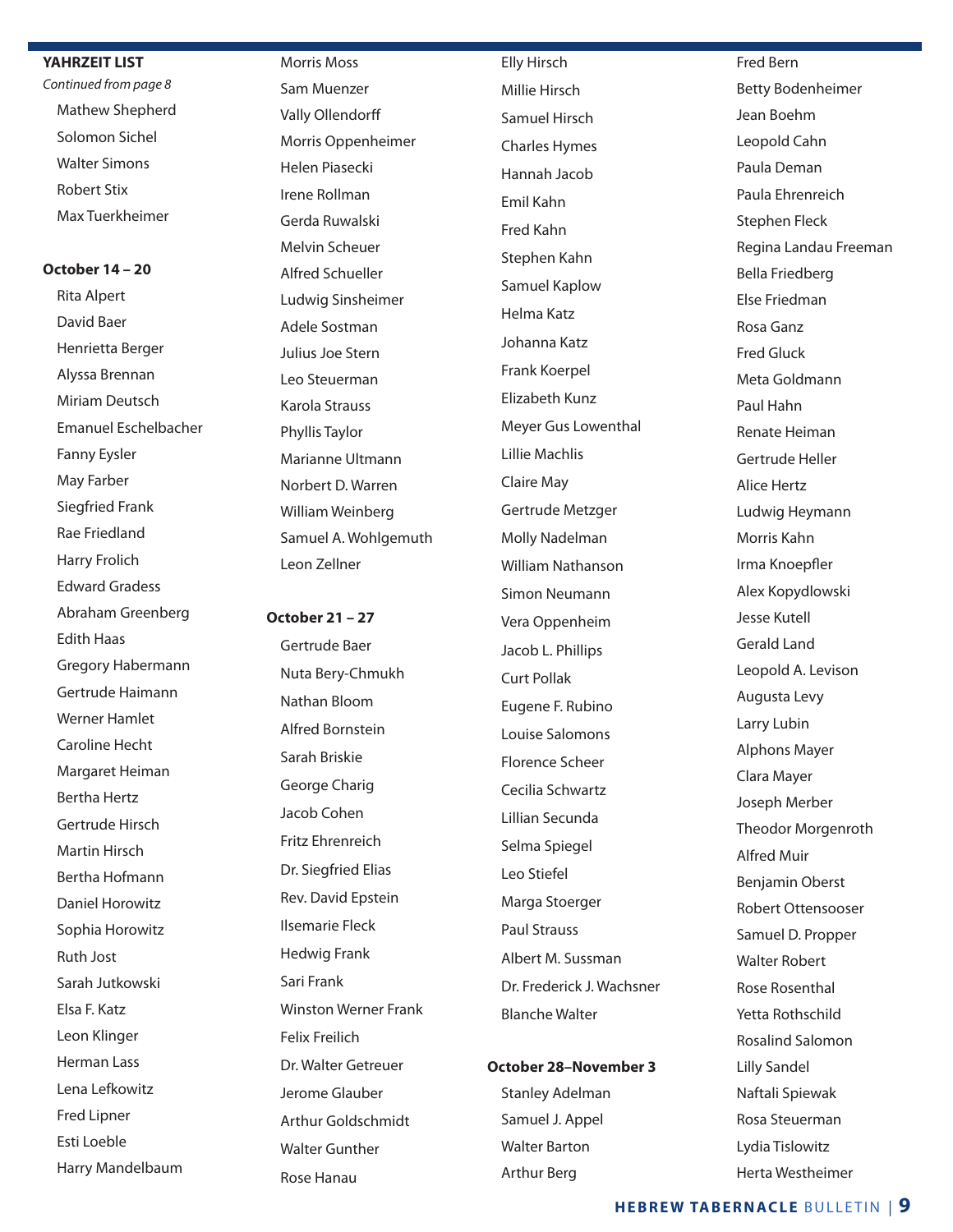# Exercise Class Sessions Mondays 7:00-8:20 p.m.

### **Fall 2018**

October 8 (Columbus Day) October 15 October 22 October 29 November 5 November 12 November 19 November 26 December 3 December 10 December 17

### **Winter/Spring 2019**

January 7 January 14 January 21 (MLK Day) January 28 February 4 February 11 February 18 (Pres. Day) February 25 March 4 March 11 March 18 March 25 April 1

April 8 April 15 April 22 April 29 May 6 May 13 May 20 May 27(Mem.Day)) June 3 June 10 June 17 June 24 July 1 July 8, 15 & 22

Rita Hamburgh, physical therapist, leads a co-ed exercise class to music, for ages 10-80+, in the Hebrew Tabernacle Social Hall. The emphasis is on gentle stretching and strengthening of all the muscles in the body. Bring a towel or mat to lie on and wear comfortable, loose clothing. The cost is only \$15 per class. Checks, made out to Hebrew Tabernacle, will be accepted. ALL proceeds will be donated to the Tabernacle. If you are interested, or have any further questions, please contact the office or email Rita: questions, please contact the office or email Rita:  $\begin{bmatrix} 1 & 1 \\ 0 & 1 \end{bmatrix}$ hamburg@nyp.org

### **Hebrew Tabernacle Congregation**

551 Fort Washington Ave. at 185th St.

Office: **212-568-8304** 

email: HToffice@nyc.rr.com www.hebrewtabernacle.org

### PLEASE JOIN THE HEBREW TABERNACLE EXERCISE CLASS HELD ON MONDAY EVENINGS!

Rita Hamburgh, an HT member and licensed physical therapist, leads a co-ed exercise class to music, for ages 12 to 80+, on Monday evenings from 7:00p-8:30p, in the Hebrew Tabernacle Social Hall. Do you have muscle aches and pains? Joint stiffness? If so, then these classes may be exactly what you need! The emphasis is on GENTLE stretching and strengthening of ALL the muscles and joints in your body. Bring a towel or mat to lie on and wear loose, comfortable clothing. **THE COST IS ONLY \$15 PER CLASS** and you are encouraged to come to as many weekly classes as you wish. **PAY AS YOU GO AND THE FIRST CLASS IS FREE!**

Personal checks made out to The Hebrew Tabernacle will be accepted and ALL proceeds are donated to the Tabernacle.

A new series of sessions will begin on Monday evening, October 8, 2018, through July 22, 2019.

Please email Rita Hamburgh (hamburg@nyp.org) if you have any questions or please contact the office at 212-568-8304.



**IFFITTA LEERSAC MINCION**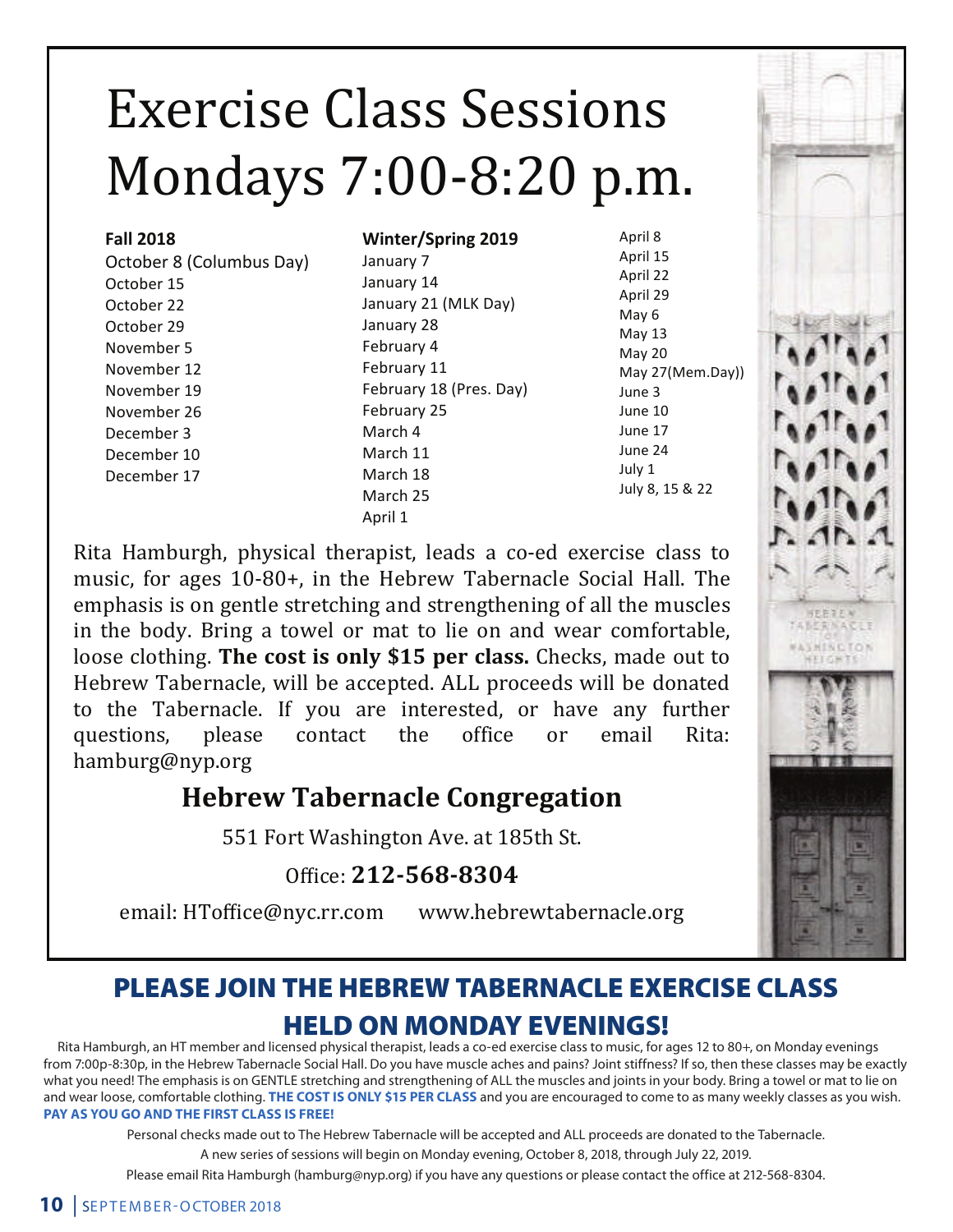# Inclusive, Progressive and Meaningful High Holidays

**W** hatever your age, you'll find your generation, your elders and the upcoming generation at Hebrew Tabernacle's High Holidays. There will be families of every kind—two-parent, interfaith, one-parent, LGBT and inter-racial—and people from different backgrounds and professions. We will begin this New Year with Tot Hashanah, followed by the beautiful service led by Rabbi Jeffrey Gale with our Cantorial Student Robbie Wittner, the organist and a choir, in the musical tradition that our German Jewish refugees and survivors brought with them from their childhood synagogues. The teen Shofar Choir is a powerful highlight, with Andie Authers, Eleanor Levin, Alec Farber and Julia Klein, led by Baala Tekiya Miriam Frank. After a thought-provoking sermon, we will gather for a joint dairy potluck picnic with Beth Am in the Castle Village garden & Community Room.

The next day Shelly Koy will lead the service for parents and Hebrew School students, where students sound the shofar, while our Rabbi and Cantor lead the customary 2nd Day Service in the sanctuary with Miriam Frank as Baala Tekiya.

Kol Nidrei and the main Yom Kippur service will be in the German Jewish musical tradition, with modern Reform sermons. On Yom Kippur afternoon dozens of adults and children will gather for our Family-Friendly Service—with both adult Torah Study and a separate children's Torah study. For Sukkot, congregants from Tabernacle and Beth Am together construct the Sukkah, and our kids create decorations. Our congregation, Beth Am and the neighborhood will enjoy this community Sukkah all week long.

Finally, don't let your kids or yourself miss out on the chance to dance in 185th Street with our Torahs on Erev Simchat Torah, as our own member Michael Santoro brings a klezmer band to accompany our celebration. We always invite Ft. Tryon Jewish Center from our building and the Beis Community in the neighborhood to join us for this festive holiday.

# Tot Shabbat: Exciting new format for the fall!

Supprember: Tot Shabbat begins again! Come share Friday evenings<br>
Swith your family and others in our local Jewish community, celewith your family and others in our local Jewish community, celebrating a child-friendly Shabbat. This service is geared for young children; older siblings, caregivers, and all are welcome.

We are making changes this year to the Tot service. We will keep well-loved elements, from the Shema to the blessing over the children, while also introducing new, interactive tunes to engage your children. The services will be led by parents and the clergy, and will end with an Oneg.

The first service will be Friday, September 28th at 6:00 pm in the Social Hall. We encourage all the kids to bring a favorite stuffed animal for a special song during the service! We welcome your ideas and parent/caregiver help in leading the service. If you're interested in leading a song or reading a story during the service, or have ideas to share about Tot Shabbat, please be in touch with Jen at talansky@hotmail. com. We look forward to seeing you on 9/28!

### "Sisterhood of the Future"

**H**ebrew Tabernacle is taking a fresh look at our Sisterhood, which has long been a social center, featuring games, topical discussions and healthy gentle exercise Wednesday morning staple for our longtime female members, who were retirees. We have benefited from the resources and advice of the Women of Reform Judaism (WRJ).

As our membership changes, with WRJ's support, we are taking a fresh look at what working women and mothers (and maybe both men & women) would be interested in, going forward. Options include classes, lectures, concerts, physical activities — after work or during weekdays. Self-defense? Yoga? Art classes or Jewish art appreciation? Jewish parenting discussions?

Please send your ideas to Sisterhood President and Board Member Diana Douglas c/o HToffice@nyc.rr.com.

# **My Vision<br>for Our Community** by Joan Laufer

**A** S President of Hebrew Tabernacle, I am so happy to worship with you during the High Holidays and all year long, whether you are s President of Hebrew Tabernacle, I am so happy to worship with the age of a grandmother like me, one of the energetic toddlers like my grandson, or somewhere in-between. As a social worker, I believe in inclusiveness, not only across the generations, but also for all kinds of families. Like many others here, my family includes loved ones persecuted or killed in the Holocaust. I am proud that this Reform community has welcomed immigrants in our neighborhood and their congregations in our building during these times of harsh exclusionary policies.

I also believe in group decision-making, and invite you to bring for ideas and energy to our projects and committees. They enhance our worship and learning, and help us to care for each other and repair the world. When a member spots your talent and interest and invites you to be part of a project, I hope you will say, "yes."

I entered this synagogue when my children entered Hebrew School. I helped organize the Purim Carnival and the Simchat Torah celebration. Before long I was representing the Parents on the Board, and many years later I became an Officer and now President.

I am thrilled at the growth of Tot Shabbat and our Hebrew School. I know that the dynamic involvement of our parent members, in concert with the wisdom and efforts of our longtime volunteers, will develop and expand this community in beautiful ways.

I enjoy working with our diverse board, our team of leaders, and I will close by introducing them to you:

**HEBREW TABERNACLE** BULLETIN | **11 Tara Collins, Bernie Crystal, Larry Cytryn, Andrew daSilva, Diana Douglas, Charlie Friedman, Susan Gellert, Rita & Mark Hamburgh, Desma Holcomb, Denny & John Kelk, Michael Klein, Shelly Koy, Morton Orentlicher, Fredy Seidel Ralph Selig, Sara Silver, Navahjo Stoller, Jen Talansky, Gary Thalheimer**